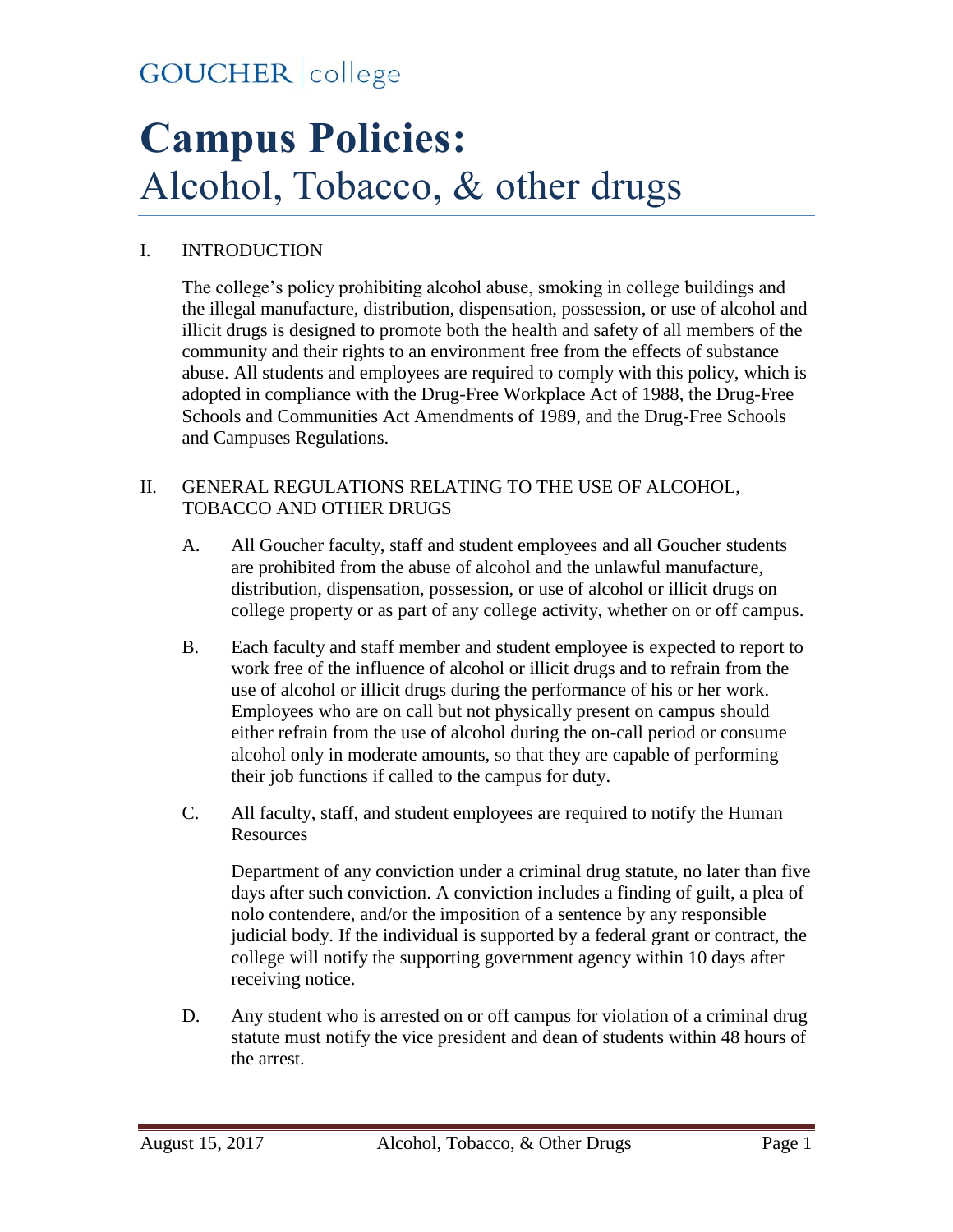E. Although the State of Maryland has decriminalized the possession of marijuana in amounts less than 10 grams and has legalized the use of medical marijuana in certain cases, the possession and use of marijuana on Goucher's campus continues to be prohibited by federal law (the Drug-Free Workplace Act of 1988 and the Drug-Free Schools and Communities Act Amendments of 1989). If Goucher College fails to comply with federal law, it could become ineligible for federal funding and financial aid programs for its students. Thus, possession and use of marijuana, including medical use, continue to be prohibited at Goucher College including in college housing, on college property, or at off-campus events sponsored by the college.

#### III. SMOKING POLICY

Smoking of any kind on Goucher property is prohibited. The purpose of this policy is to (1) promote the health and welfare of community members and visitors by prohibiting smoking and the use of tobacco products, including electronic cigarettes, on the Goucher College campus; (2) enable nonsmokers to breathe smoke-free air, by recognizing that the need to breathe smoke-free air shall have priority over the desire to smoke; and (3) encourage a healthier, more productive living/learning environment for all members of the campus community.

During a transitional period from July 15, 2017 to July 15, 2018, smoking tobacco products and e-cigarettes will be permitted only in designated smoking areas on campus.

For details see: [http://www.goucher.edu/smokefree.](http://www.goucher.edu/smokefree)

#### **Hookah Policy**

Hookah smoking is permitted on the Goucher College campus in compliance with the following restrictions:

- A. Hookahs must always be smoked outdoors, more than 25 feet from any building. Hookah use is limited to areas within the perimeter of the Loop Road, as a fire safety precaution. Violators of this portion of the policy will be subject to the same penalties as smoking/fire safety violations and violations may also result in confiscation of the hookah.
- B. Hookahs may only contain legal substances. If any college official has reason to suspect the use of an illegal substance, he/she may contact the Office of Public Safety, whose officers are permitted to retrieve a residue sample from the hookah for immediate fieldtesting purposes. If a hookah tests positive for an illegal substance, all smokers will be subject to referral and sanctioning under the illegal drug policy and the hookah may be confiscated.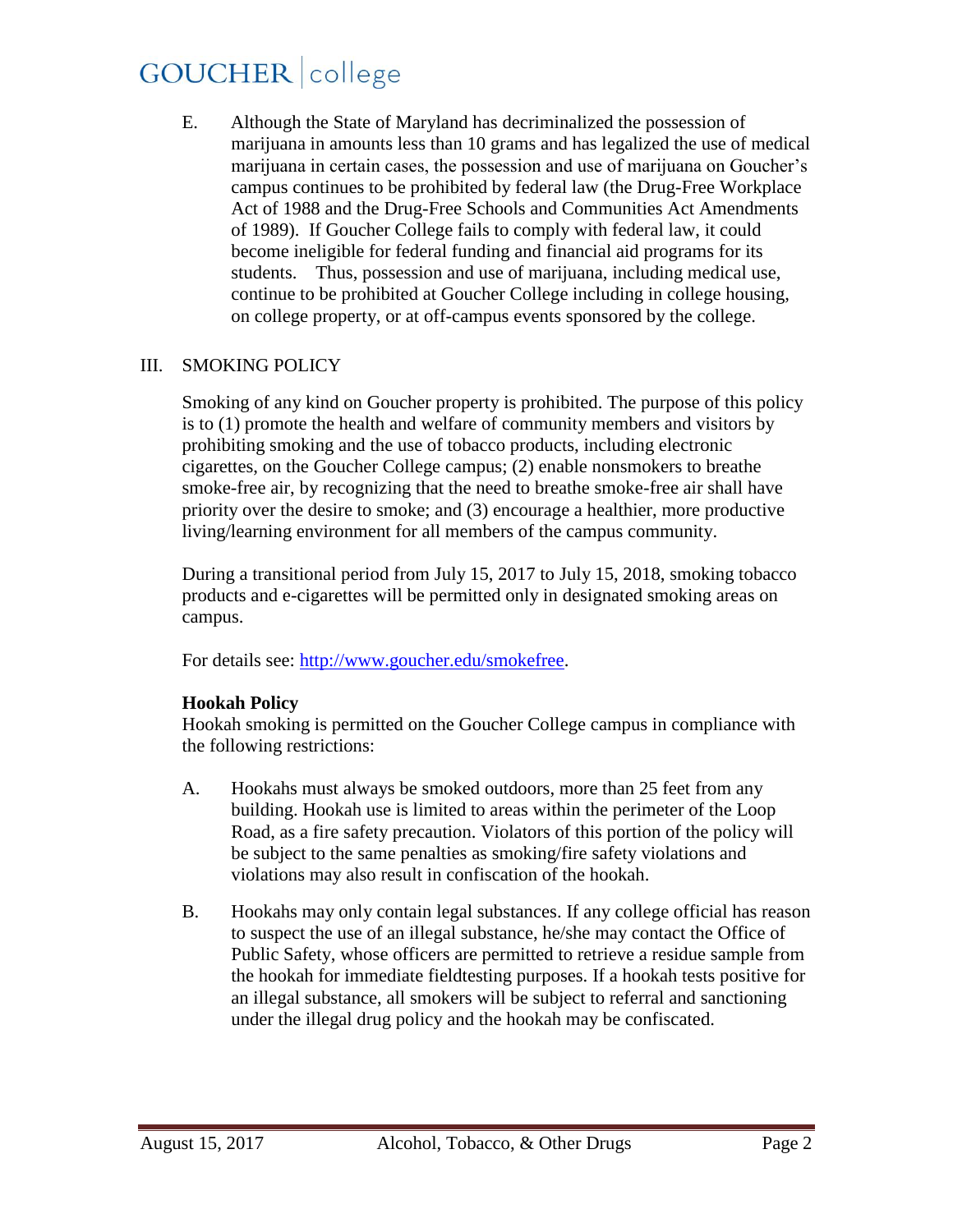#### IV. REGULATIONS RELATING TO ALCOHOLIC BEVERAGES

- A. All members of the Goucher College community are subject to the laws of the state of Maryland. Those laws provide that no individual under the age of 21 may possess alcoholic beverages of any kind and that no individual may sell or furnish alcohol to individuals under the age of 21.
- B. Alcoholic beverages served at campus events are subject to the policies outlined below for student events and non-student events.
- C. No person associated with the college in any capacity—employee, student, or other community member—may serve or furnish alcohol to a person under the age of 21.
- D. Alcoholic beverage consumption by individuals of legal drinking age is permitted in individual rooms in the residence halls, but may not occur in public areas, including but not limited to outdoor areas, hallways, lounges, bathrooms, and common rooms.
- E. For those of legal drinking age, containers of alcoholic beverages larger than three liters, including kegs, are not permitted.
- F. Those who make the decision to drink are accountable for their behavior while under the influence of alcohol on the same basis as if they had not been drinking.
- G. While studying and living in another country, members of the college community are subject to the laws of that country concerning alcoholic beverages. It is the responsibility of each individual to familiarize himself or herself with these laws and to understand the gravity of any violation of local laws, legal requirements, or behavior norms when in another country.

#### V. ALCOHOL REGULATIONS FOR STUDENT EVENTS

"Student events" are those events that are registered with the Office of Student Engagement or are hosted exclusively for students. All events that are sponsored or organized by student groups must be registered with the Office of Student Engagement.

- A. Beer and wine may be sold at scheduled student events that are registered with the Office of Student Engagement at least three weeks (15 working days) in advance. The sponsoring organization is allowed to charge admission to the event but the organization cannot include the cost of alcohol in the admission price. It is suggested that the organization sell tickets in advance of the event so that the projected attendance is as accurate as possible.
- B. At least one public safety officer or an outside vendor approved by the director of public safety must be hired for an event where alcohol will be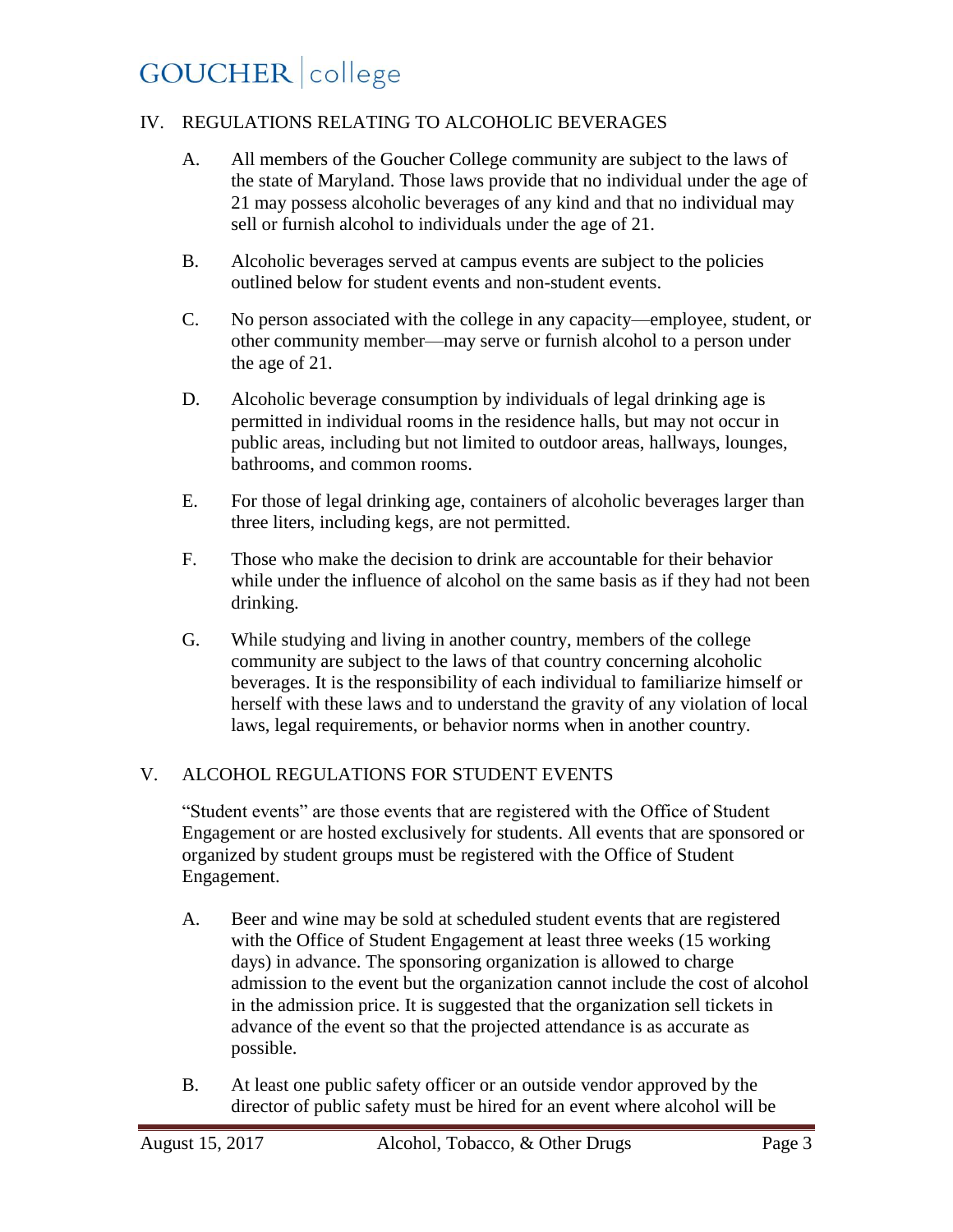served. If more than 100 attendees are expected, a minimum of two officers is required, with the need for additional officers being determined by the department of public safety. One public safety officer and one faculty/ staff adviser will be responsible for checking identification cards and wrist banding those individuals of legal drinking age. Alcoholic beverages must be dispensed in a separate area that is restricted to individuals who are at least 21 years of age. The wrist band will be punched each time that alcohol is purchased. Beer or wine must be paid for per drink, at cost or above, rather than at discount rates so that the college does not subsidize the cost of the alcohol. Individuals attending the event cannot bring their own alcohol.

- C. A server hired through Campus Dining Services, Office of Student Engagement professional staff or other designee who has completed appropriate training will serve the alcohol. It is the server's responsibility to ensure that underage and visibly intoxicated persons are not served alcohol. The maximum amount of alcohol to be purchased will be determined by the number of people projected to attend and the number of hours for the event. This will be based on no more than one drink per person, per hour for a maximum of four hours. It is the responsibility of the organization sponsoring the event to purchase the alcohol.
- D. At least one executive board member of the organization sponsoring the event must be present at all times during the event. This individual cannot consume alcohol during the event. This/these person(s) will circulate throughout the event to ensure that alcohol is not being consumed by those who are under 21 and that those in attendance are behaving responsibly. Faculty and staff advisers are encouraged to attend the sponsoring organization's events.
- E. The event must have a theme and/or some form of entertainment to serve as its focus. Non-alcoholic beverages and food must be available for the duration of the event.
- F. The director for student engagement or her/his designee will review an organization's request to register an event with alcohol and all plans for the event. The director will have the authority to grant or deny approval for the event based on a variety of criteria including appropriateness of the event, the organization's ability to execute its plans in accordance with college policies, and knowledge of other college events scheduled for the requested time slot. The director will then complete and send a liquor license application to the board of liquor license commissioners for final approval.
- G. The sponsoring organization is responsible for clean-up (removing trash and sweeping, vacuuming, or mopping floors) and for any damages that may be incurred as a result of the event. Violations of the above policies will result in the organization's loss of privileges to hold events at which alcohol is served and may be referred to the Judicial Board as appropriate.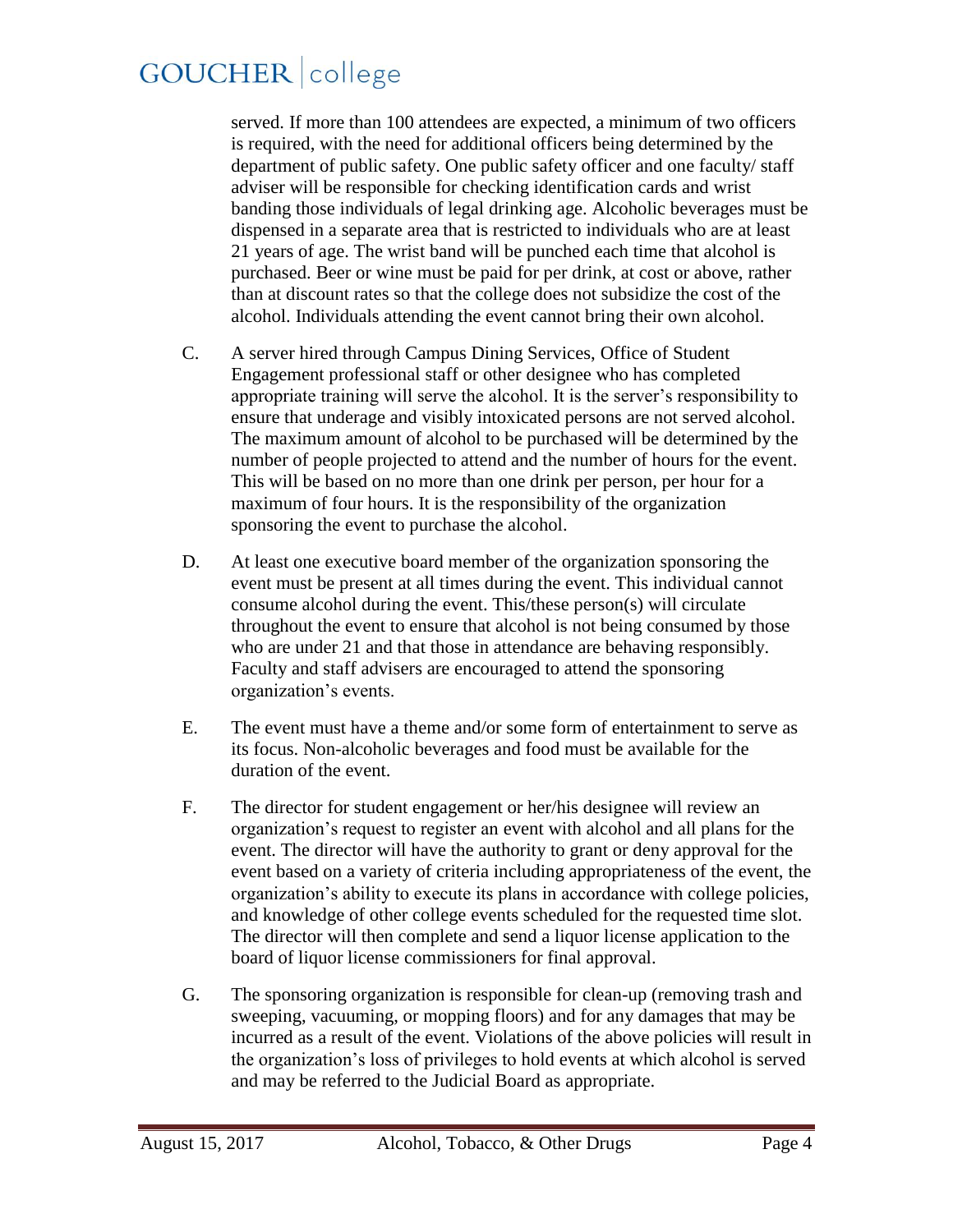#### VI. ALCOHOL REGULATIONS FOR NON-STUDENT EVENTS

Any campus event where alcohol will be served to persons 21 and older must be registered with the director of events and conference services. At any such event alcohol shall not be served to persons younger than age 21. The following precautions shall be verified before the commencement of such an event:

- A. A guest policy must be established and publicized.
- B. Food and nonalcoholic beverages must also be served.
- C. The site shall be both clearly defined and physically restricted.
- D. Individuals responsible for the distribution of alcoholic beverages shall not consume alcohol until relieved of duties.
- E. The sponsor of such an event shall be responsible for making certain that these precautions are implemented and for obtaining the liquor license.

From time to time, a campus event at which alcohol is served may occur during working hours (e.g., retirement parties, trustee events, performances). By hosting such events, the college does not condone the use of alcohol by employees during work hours; nevertheless, employees who attend such events are granted a limited exception and permitted to consume alcohol in moderate amounts.

#### VII. SANCTIONS FOR POLICY VIOLATION

Students who violate this policy are subject to disciplinary action pursuant to the Student Code of Conduct. Violations of this policy will be treated very seriously, and disciplinary action may include disciplinary probation, referral to an appropriate rehabilitation or treatment program, residence hall sanctions, suspension, and/or expulsion. Violations of this policy may also be reported to appropriate law enforcement agencies. Criminal or civil action neither necessitates nor precludes campus action.

In addition, a student who has been convicted of any offense under any Federal or State law involving the possession or sale of a controlled substance (a chart of controlled substances is included at the end of this policy) shall not be eligible to receive federal student aid (including any grant, loan, or work assistance) during the period beginning on the date of such conviction and ending after the interval specified in the following table:

*If convicted of an offense involving the possession of a controlled substance:* Ineligibility period is:

- First offense 1 year
- Second offense 2 years
- Third offense Indefinite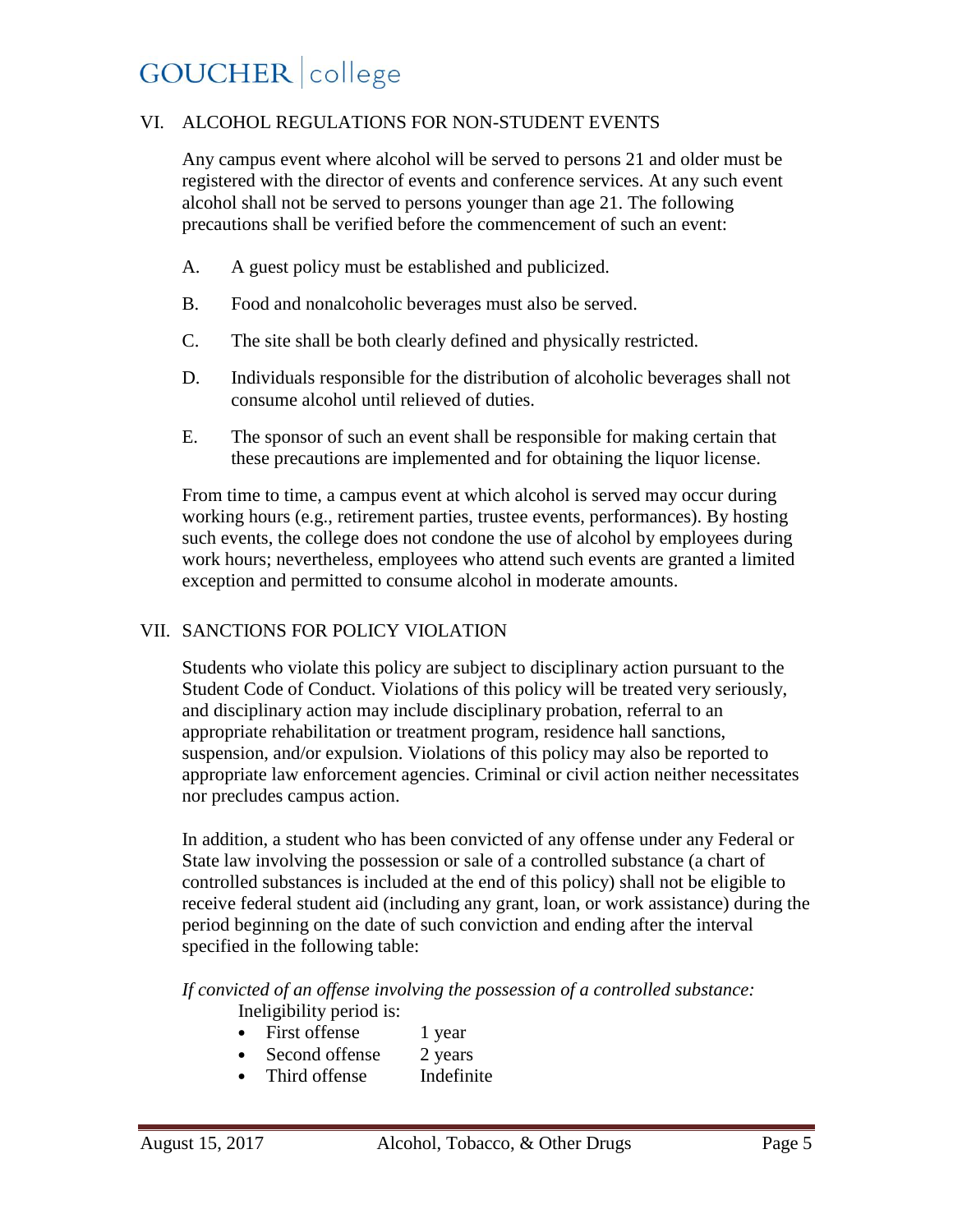*If convicted of an offense involving the sale of a controlled substance:*

Ineligibility period is:

- First offense 1 year
- Second offense Indefinite

A student whose eligibility has been suspended may resume eligibility before the end of the ineligibility period if the student satisfactorily completes a drug rehabilitation program that is approved by the U.S. Secretary of Education.

Faculty and staff members and student employees must abide by the terms of this policy as a condition of employment. Employees who violate the policy are subject to disciplinary action, including suspension with or without pay, termination of employment, and referral to governmental authorities for prosecution. Depending upon the circumstances, and at the college's discretion, Goucher College may suspend disciplinary action to allow an employee to participate in drug or alcohol counseling, rehabilitation, and/or an employee assistance program for the purpose of enabling the employee to permanently cease the prohibited conduct. Suspension of disciplinary action will be contingent upon an employee agreeing, in writing, to participate in and complete the college-approved program. Any employee who leaves the program prior to completion or who, after completion, again engages in conduct prohibited by this policy, shall be subject to disciplinary action up to and including termination of employment. In addition, should the college become aware of pre-existing performance problems during the time the employee is participating in the program, the college reserves the right to take disciplinary action against the employee, whether or not the employee completes the program.

#### VIII. ADVERTISING AND PROMOTION OF ALCOHOL AND TOBACCO ON **CAMPUS**

- A. The advertising of alcohol or tobacco products shall not be permitted in the college newspaper, on college-sponsored web pages, or on the college radio or television station.
- B. Advertising for student events may not indicate that alcohol will be served at the event, with the exception of senior class "happy hours."
- C. The sale of tobacco products is not permitted on campus, including the bookstore, or in connection with fundraising events at the college.
- D. In limited circumstances, sponsorship of campus events by the alcohol or tobacco industry may be permitted. The vice president and dean of students shall approve all such events.

#### IX. POLICY DISTRIBUTION

In order to ensure that all community members are apprised of this policy, the following distribution procedures will be followed: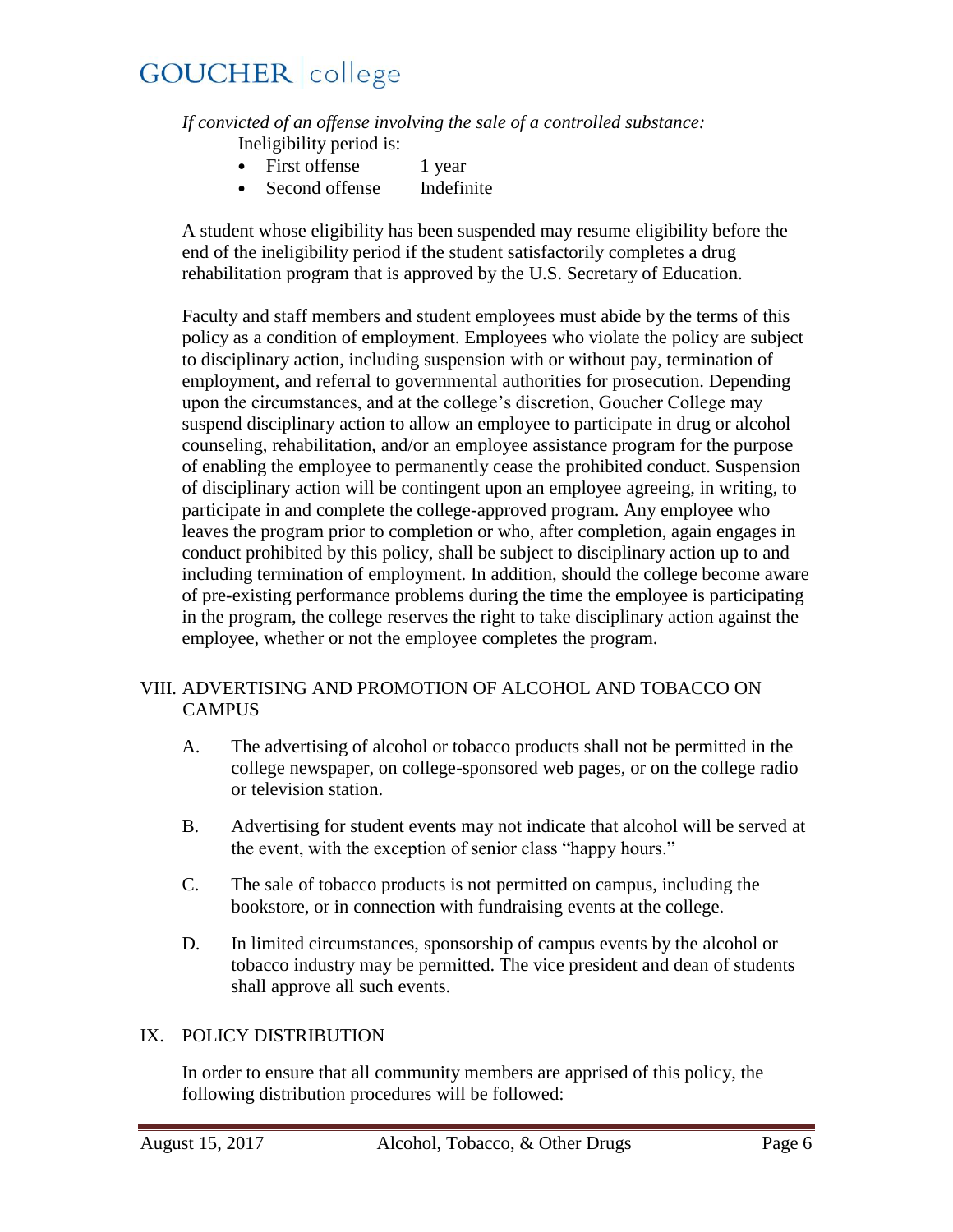- A. For students:
	- 1. At the beginning of each semester and the summer term, a summary of the policy, with a reference to the location of the full policy on the college website will be e-mailed to all official students.
	- 2. The residence life calendar will include the website address for the policy online.
	- 3. The policy will be posted on the college website separately from the campus handbook.
	- 4. Each student, upon enrollment, will be provided with a separate, clear, and conspicuous written notice that advises the student of the suspension of eligibility to receive federal student aid, including grants, loans, or work assistance, for drug-related offenses.
- B. For employees:
	- 1. Full-time and part-time staff and full-time and half-time faculty:
		- a. New employees will receive a copy of the policy at their orientation meeting.
		- b. The employee handbooks will include a summary of the policy with a reference to the location of the policy online.
		- c. Every fall semester, employees will receive a one-page summary of the policy, including the website reference, via e-mail.
	- 2. Part-time faculty:
		- a. A summary of the policy with a reference to the website will be given to part-time faculty with their orientation packet every semester.
		- b. An e-mail will be sent to all faculty members at the beginning of every semester with a policy summary and website reference.
	- 3. Welch Center adjunct faculty:
		- a. An e-mail will be sent to all faculty members at the beginning of every semester with a policy summary and website reference.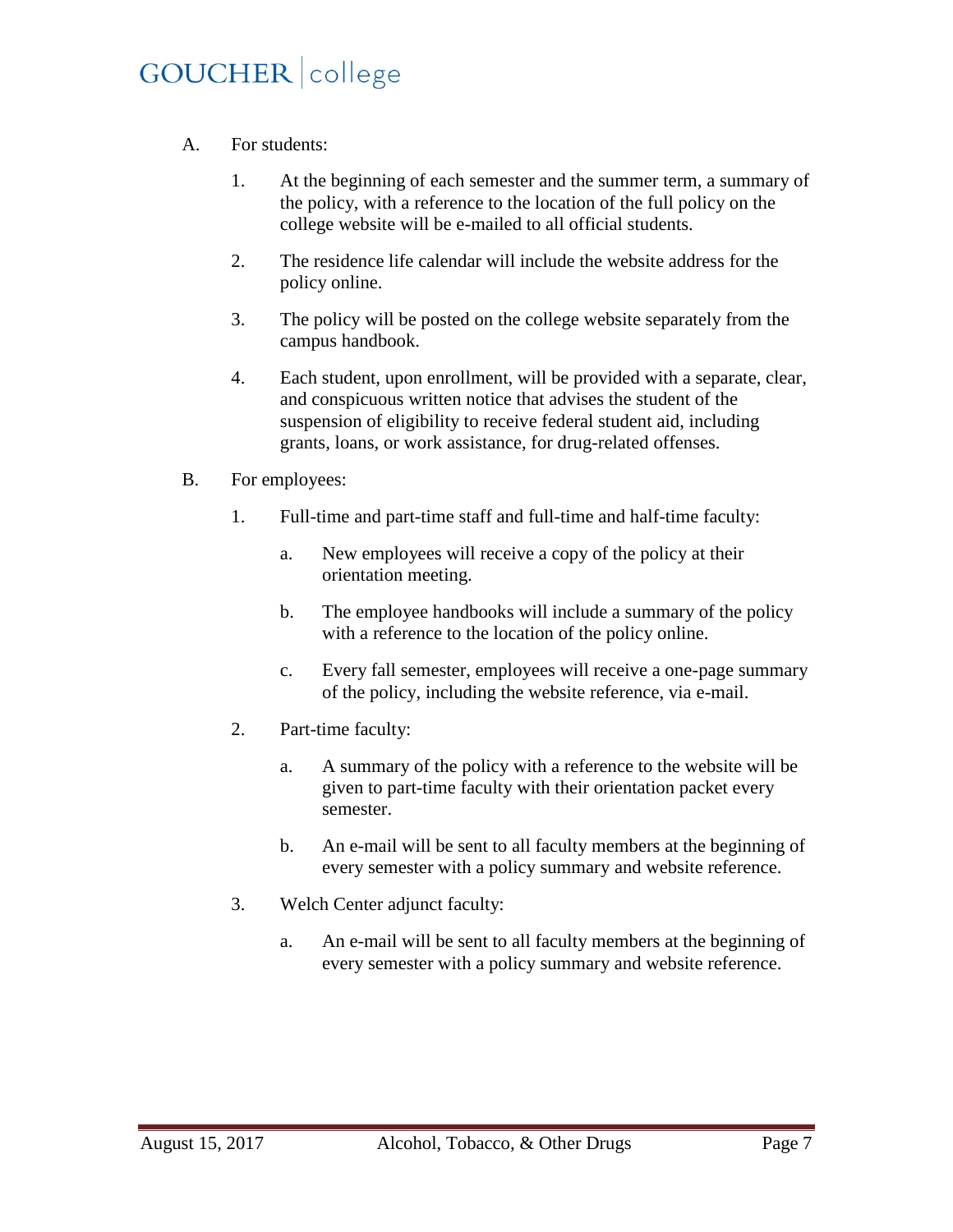#### X. EDUCATION PROGRAMS

In order to encourage the lawful and responsible use of alcohol, the college will provide alcohol education programs. Included in these programs will be information on alcohol, the consequences of the use and abuse of alcoholic beverages and drugs, and information about individual responsibilities and liabilities with respect to alcohol, tobacco and drug use. As part of the mandatory First-year Experience, all first-year students will participate in awareness training that addresses substance use, abuse, and addiction, including training to prevent heroin and opioid use/addiction.

In support of the smoke-free policy, the college will also provide tobacco-cessation programs and education to all students, as well as health information and cessation resources to employees.

#### XI. COUNSELING SERVICES AND ASSISTANCE PROGRAM REFERRALS

All students are encouraged to participate in the education and training efforts coordinated by various departments, including the Office of Student Engagement, Student Health Center, Student Counseling Center, and Case Management. The college will offer programs designed to promote the identification, treatment, and rehabilitation of students who are experiencing problems related to alcohol, tobacco, and other drugs. The college encourages students who feel they may have an alcohol, tobacco, and/or other drug problem to seek medical help voluntarily.

In addition to contacting private physicians, students may obtain information on the resources available from the director of student health and counseling services. Student health and counseling services personnel are available to help coordinate referrals and treatment programs among students, their health insurance carriers, and other services in the community.

Employees may obtain information on the resources available from the director of human resources. If the employee seeking help is a participant in one of the collegesponsored health plans, the director of human resources may help coordinate the health benefits program with the employee's treatment. In addition to the health plans, the college offers an Employee Assistance Program (EAP) through the Sheppard Pratt Health Plan. All employees and their dependents who reside within their residence, except for part-time faculty and student employees, are eligible to receive benefits through the EAP. The employees need not be enrolled in one of the college's medical plans to use the EAP. Referrals may be made as well to other rehabilitation programs and services in the community.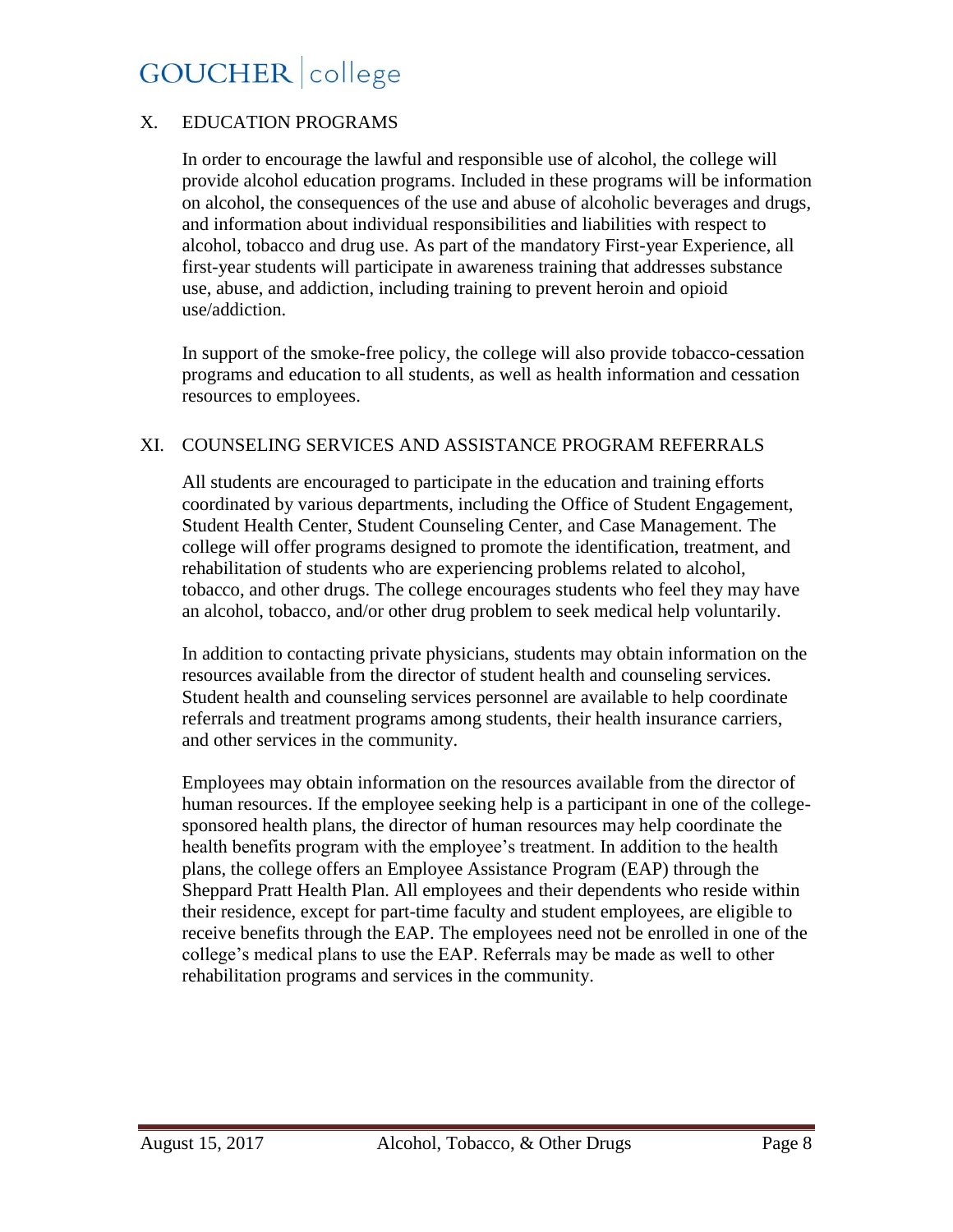#### XII. BIENNIAL REVIEW

In accordance with federal law, the college will conduct a biennial review of its alcohol and other drug program in even-numbered years to determine its effectiveness and the consistency of enforcement, and to identify and implement any necessary changes to the program.

#### XIII. HEALTH RISKS OF ALCOHOL, TOBACCO, AND SUBSTANCE ABUSE

Students and employees who abuse substances endanger the safety of the other members of the community and place themselves at risk. Substance abuse increases the likelihood of impaired learning, violence, injuries, accidents, acquaintance rape, unwanted pregnancies, and sexually transmitted diseases. Proven risks associated with controlled substances include the following:

#### A. Alcohol

Alcohol consumption causes a number of marked changes in behavior. Even low doses significantly impair the judgment and coordination required to drive a car safely, increasing the likelihood that the driver will be involved in an accident. Low to moderate doses of alcohol also increase the incidence of a variety of aggressive acts, including spouse and child abuse. Moderate to high doses of alcohol cause marked impairments in higher mental functions, severely altering a person's ability to learn and remember information. Very high doses may cause respiratory depression and death. If combined with other depressants of the central nervous system, much lower doses of alcohol will produce these effects. Repeated use of alcohol can lead to dependence. Sudden cessation of alcohol intake is likely to produce withdrawal symptoms, including severe anxiety, tremors, hallucinations, and convulsions. Alcohol withdrawal can be life-threatening. Long-term consumption of large quantities of alcohol, particularly when combined with poor nutrition, can also lead to permanent damage to vital organs, such as the brain and liver. Mothers who drink alcohol during pregnancy may give birth to infants with fetal alcohol syndrome. These infants have irreversible physical abnormalities and mental retardation. In addition, research indicates that children of alcoholic parents are at greater risk than other youngsters of becoming alcoholics.

Repeated use of alcohol can lead to dependence. Sudden cessation of alcohol intake is likely to produce withdrawal symptoms, including severe anxiety, tremors, hallucinations, and convulsions. Alcohol withdrawal can be lifethreatening. Long-term consumption of large quantities of alcohol, particularly when combined with poor nutrition, can also lead to permanent damage to vital organs, such as the brain and liver.

Mothers who drink alcohol during pregnancy may give birth to infants with fetal alcohol syndrome. These infants have irreversible physical abnormalities and mental retardation. In addition, research indicates that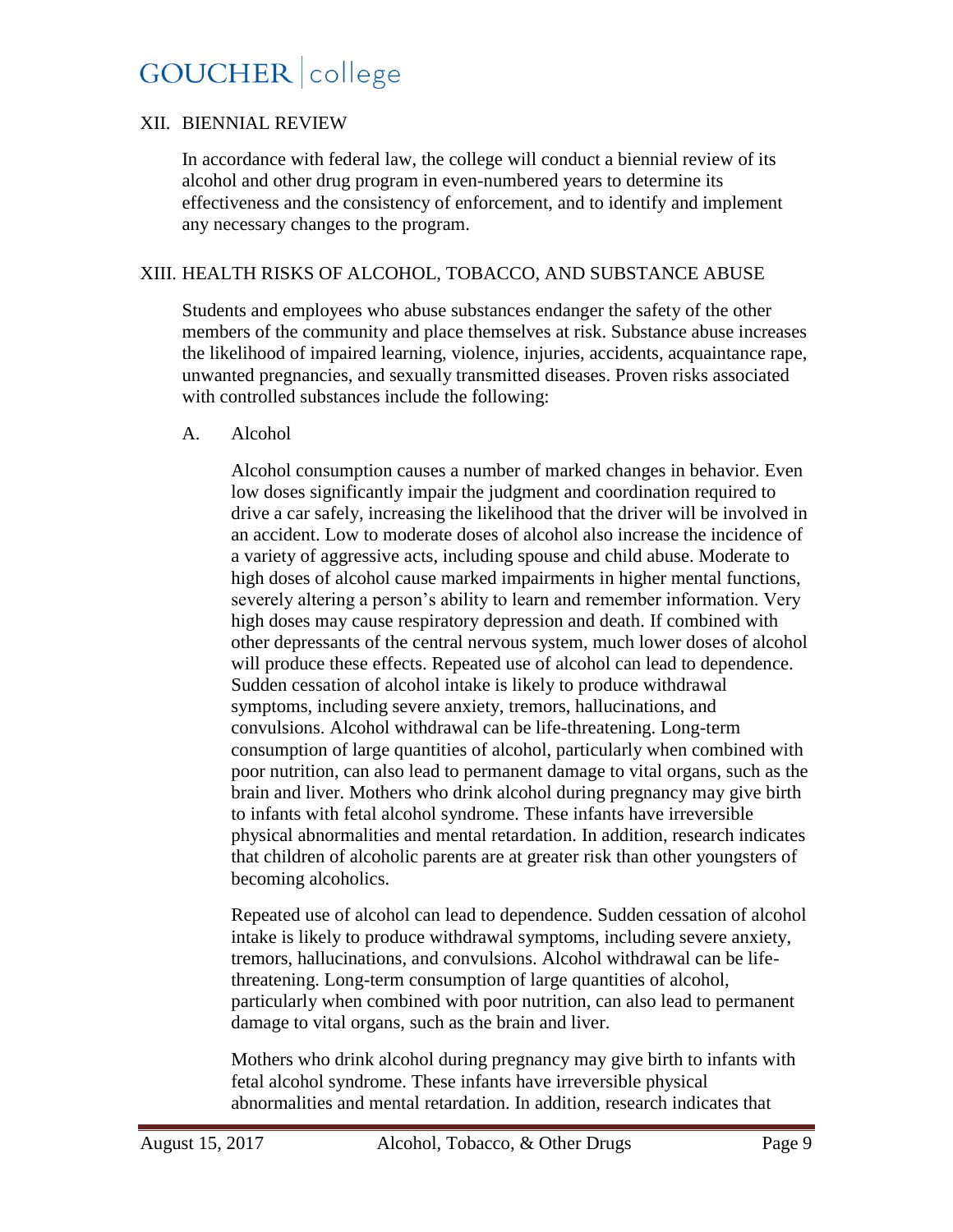children of alcoholic parents are at greater risk than other youngsters of becoming alcoholics.

B. Cannabis (marijuana, tetrahydrocannabinol or THC, hashish, hashish oil)

All forms of cannabis have negative physical and mental effects. Several regularly observed physical effects of cannabis are increase in heart rate, bloodshot eyes, dry mouth and throat, and hunger.

Use of cannabis may impair or reduce short-term memory and comprehension, alter sense of time, and reduce ability to perform tasks requiring concentration and coordination, such as driving a car. Research shows that knowledge retention may be lower when information is given while the person is "high." Motivation and cognition are altered, making the acquisition of new information difficult. Cannabis can also produce paranoia and psychosis. Because users often inhale the unfiltered smoke deeply and then hold it in their lungs as long as possible, marijuana is damaging to the lungs and respiratory system. The tar in marijuana smoke is highly irritating and carcinogenic. Long-term users may develop psychological dependence and tolerance.

C. Inhalants (nitrous oxide, amyl nitrite, butyl nitrite, chlorohydrocarbons or aerosol sprays, hydrocarbons or solvents)

A variety of psychoactive substances have been inhaled as gases or volatile liquids. Many popular commercial preparations, such as paint thinners and cleaning fluids, are mixtures of volatile substances, making it difficult to be specific about their various effects. There is no single "inhalant syndrome."

Immediate negative effects of inhalants may include nausea, sneezing, coughing, nose bleeds, fatigue, lack of coordination, and loss of appetite. Solvents and aerosol sprays may also decrease the heart and respiratory rates and impair judgment. Amyl and butyl nitrite cause rapid pulse, headaches, and involuntary passing of urine and feces.

Long-term use can cause weight loss, fatigue, electrolyte imbalance, or muscle weakness, or may result in hepatitis or brain damage. Repeated sniffing of concentrated vapors over time can lead to permanent damage of the nervous system.

D. Cocaine (cocaine or crack) and Other Stimulants (amphetamines, methamphetamines, others)

Cocaine stimulates the central nervous system. Its immediate effects include dilated pupils, elevated blood pressure, increased heart rate, and elevated body temperature. Occasional use can cause stuffy or runny nose. Chronic use can cause ulceration of the mucous membrane in the nose. Injecting cocaine with unsterile equipment can transmit AIDS, hepatitis, and other infections. Preparation of freebase, which involves the use of highly volatile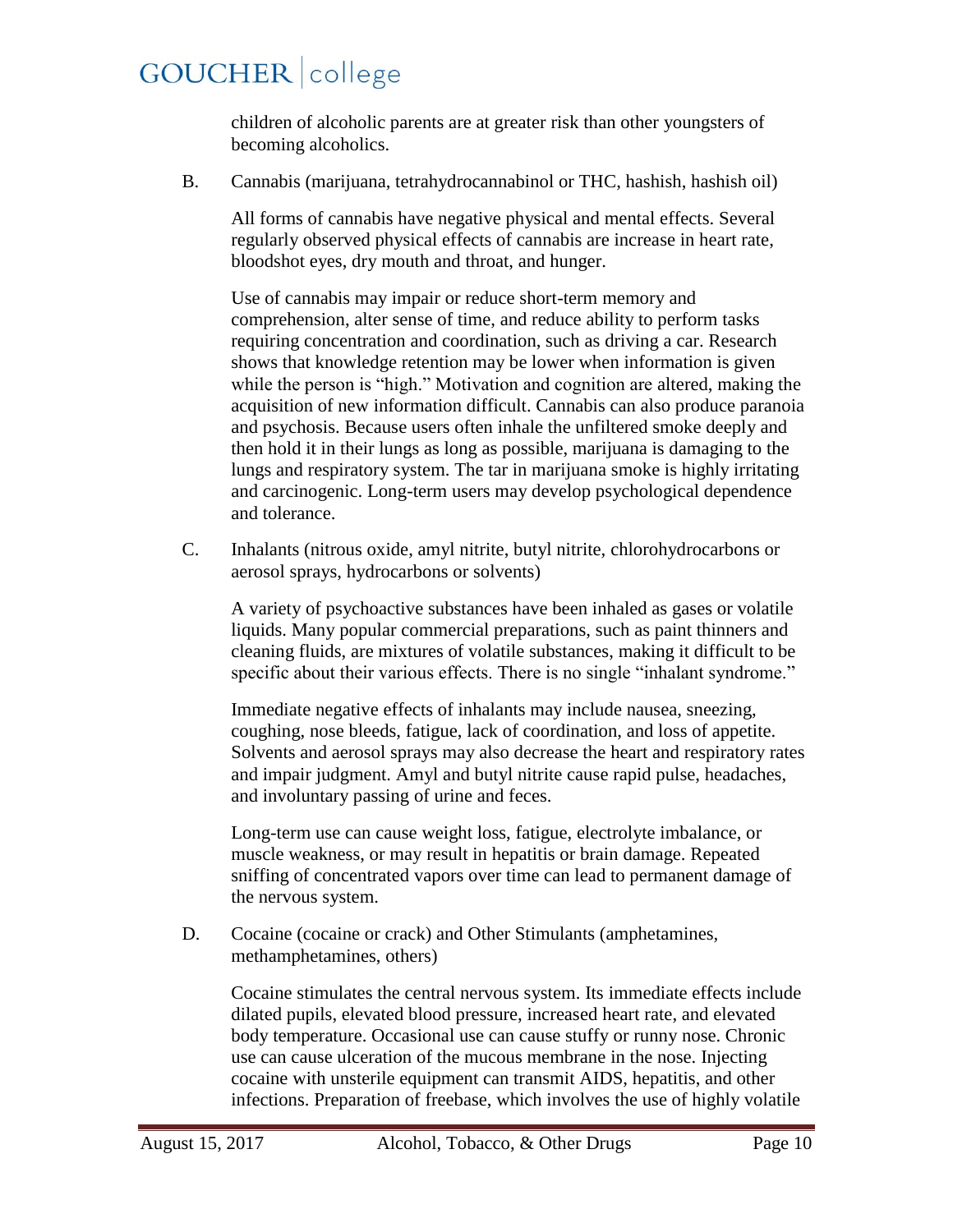solvents, can result in fire or explosion. Cocaine can produce psychological dependency—a feeling that the user cannot function without the drug.

Crack or freebase rock, a concentrated form of cocaine, is extremely potent. Its effects are felt within 10 seconds of administration. Physical effects include dilated pupils, increased pulse rate, elevated blood pressure, insomnia, loss of appetite, tactile hallucinations, paranoia, and seizures.

Cocaine may lead to death through disruption of the brain's control of heart function and respiration.

Other stimulants can cause increased heart and respiratory rates, elevated blood pressure, dilated pupils, and decreased appetite. In addition, users may perspire, or experience headaches, blurred vision, dizziness, sleeplessness, and anxiety. Extremely high doses can cause rapid or irregular heartbeat, tremors, loss of coordination, and even physical collapse. An amphetamine injection creates a sudden increase in blood pressure that can result in stroke, very high fever, or heart failure.

In addition to the physical effects, users report feeling restless, anxious, and moody. Higher doses intensify the effects. People who use large amounts of amphetamines over a long period of time can develop an amphetamine psychosis that includes hallucinations, delusions, and paranoia. These symptoms usually disappear when drug use ceases.

E. Depressants (barbiturates, methaqualone, tranquilizers)

The effects of depressants are similar to those of alcohol in many ways. Small amounts can produce calmness and relaxed muscles, but larger doses can cause slurred speech, staggering gait, and altered perception. Very large doses can cause respiratory depression, coma, and death. The combination of depressants and alcohol can increase the effects of the drugs, thereby multiplying the risks.

The use of depressants can cause both physical and psychological dependence. Regular use over time may result in tolerance to the drug, leading the user to increase the quantity consumed. When regular users stop taking depressant drugs, they may develop withdrawal symptoms ranging from restlessness, insomnia, and anxiety to convulsions and death.

F. Designer Drugs (synthetic heroin, MPTP, MPPP, MDMA or ecstasy, STP, PCE, others)

Designer drugs are created, often for illegal street use, by modification of the chemical structure of an existing drug. They are also known as "club drugs" because they are often used in dance clubs or raves. The new drugs, called "analogs," can be several hundred times stronger than the drugs they are designed to imitate. The narcotic analogs can cause symptoms such as those seen in Parkinson's disease—uncontrollable tremors, drooling, impaired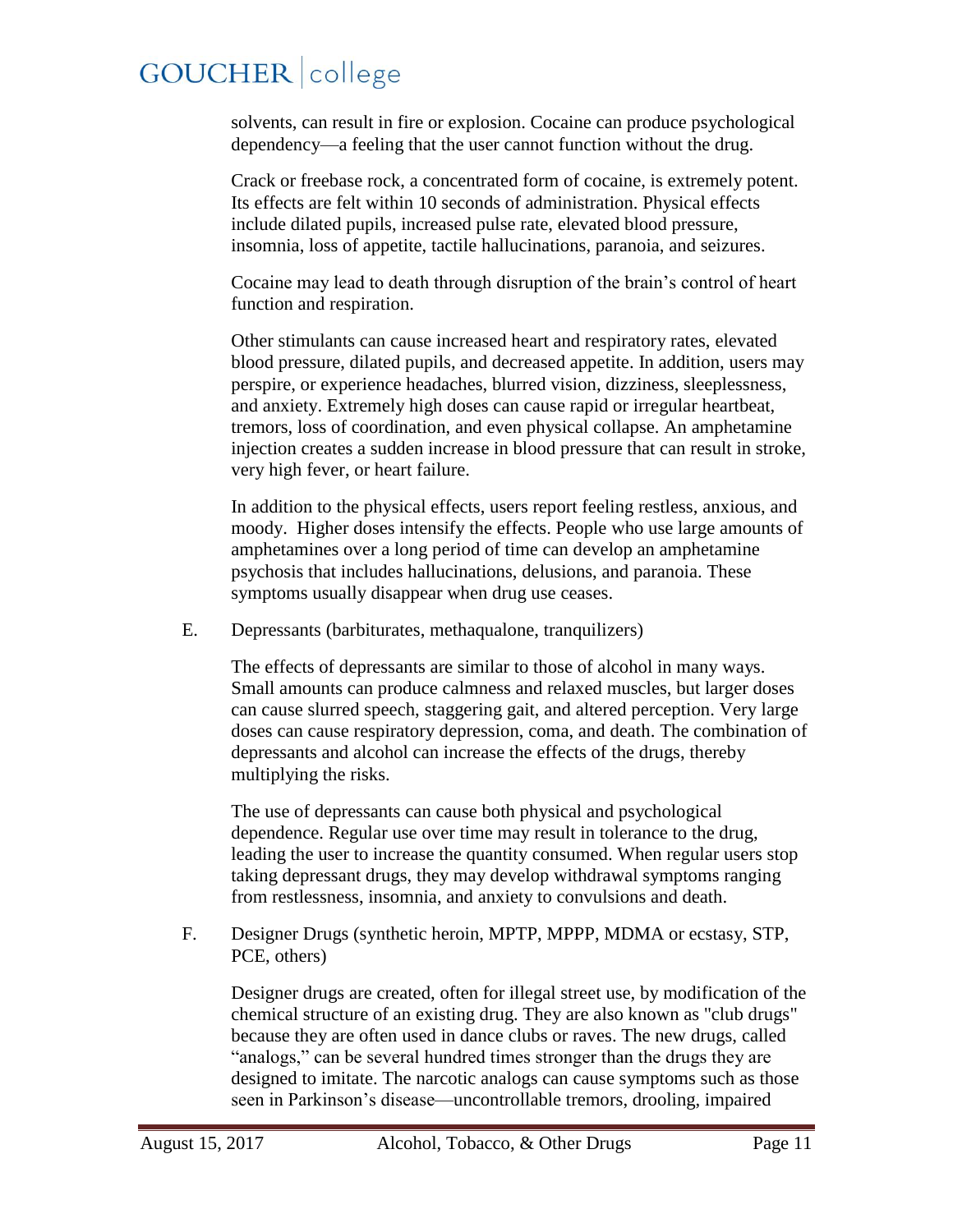speech, paralysis, and irreversible brain damage. Analogs of amphetamines and methamphetamines cause nausea, blurred vision, chills or perspiration, and faintness. Psychological effects include anxiety, depression, and paranoia. As little as one dose can cause brain damage. The analogs of hallucinogens cause hallucinations and impaired perception.

G. Hallucinogens (PCP, LSD, mescaline, peyote, psilocybin)

PCP (phencyclidine) produces behavioral alterations that are multiple and dramatic. Because the drug blocks pain receptors, violent PCP episodes may result in self-inflicted injuries. The effects of PCP vary, but users generally report a sense of distance and space estrangement. Time and body movement are slowed. Muscular coordination worsens, and senses are dulled. Speech is blocked and incoherent.

Chronic users of PCP report persistent memory problems and speech difficulties.

Mood disorders—depression, anxiety, and violent behavior—also occur. In later stages, users often exhibit paranoid and violent behavior and experience hallucinations. Large doses of PCP may produce convulsions, coma, heart and lung failure, or ruptured blood vessels in the brain.

LSD (lysergic acid diethylamide), mescaline, and psilocybin (magic mushrooms) cause hallucinations. The physical effects may include dizziness, weakness, tremor, nausea, and drowsiness. Sensations and feelings may change rapidly. It is common to have a bad psychological reaction to LSD, mescaline, and psilocybin. The user may experience panic, confusion, suspicion, anxiety, and loss of control. Delayed effects, or flashbacks, can occur even after the use has ceased.

H. Narcotics (heroin, methadone, codeine, morphine, opium, others)

Narcotics initially produce a feeling of euphoria followed by drowsiness, nausea, and vomiting. Users may experience constricted pupils, watery eyes, and itching. An overdose may produce slow and shallow breathing, clammy skin, convulsions, coma, and death.

Tolerance to narcotics develops rapidly, and dependence is likely. The use of unsterilized syringes may result in transmission of diseases, such as AIDS, endocarditis, and hepatitis.

I. Prescription Drugs (from the Office of National Drug Control Policy)

Abuse of prescription drugs to get high has become increasingly prevalent among teens and young adults. In 2007, abuse of prescription pain killers ranked second—only behind use of marijuana—as the nation's most prevalent illegal drug problem. While overall youth drug use is down by 23 percent since 2001, approximately 6.4 million Americans report non-medical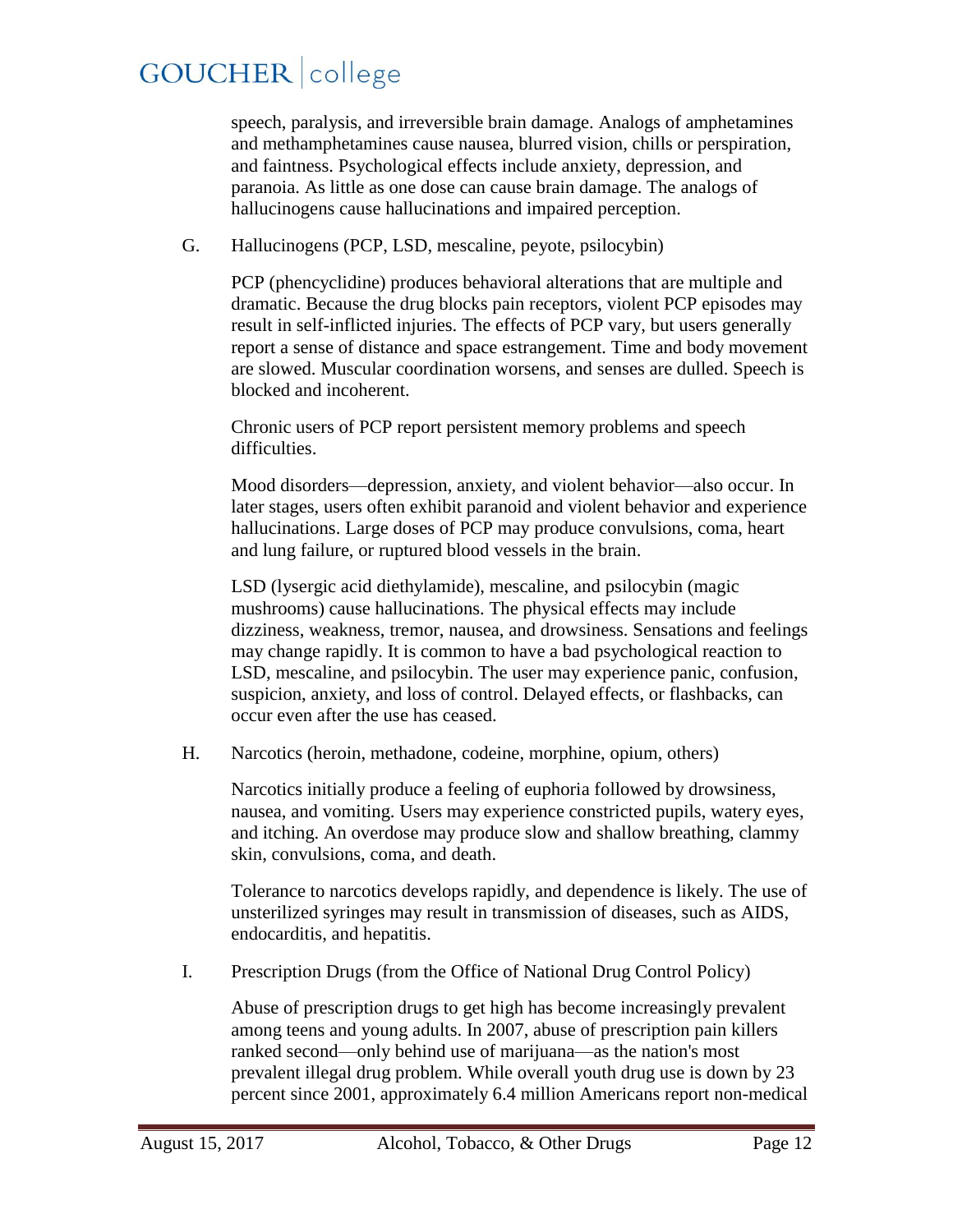use of prescription drugs. New abusers of prescription drugs have caught up with the number of new users of marijuana. Much of this abuse appears to be fueled by the relative ease of access to prescription drugs. Approximately 60 percent of people who abuse prescription pain killers indicate that they got their prescription drugs from a friend or relative for free.

Three classes of prescription drugs are most commonly abused:

- 1. opioids such as codeine, oxycodone, and morphine
- 2. central nervous system (CNS) depressants such as barbiturates and benzodiazepines
- 3. stimulants such as dextroamphetamine and methylphenidate
- J. Tobacco products (from National Cancer Institute's and American Cancer Society's websites)

Tobacco use, particularly cigarette smoking, is the single most preventable cause of death in the United States. Cigarette smoking alone is directly responsible for approximately 30 percent of all cancer deaths annually in the United States. Cigarette smoking also causes chronic lung disease (emphysema and chronic bronchitis), cardiovascular disease, stroke, and cataracts. Smoking during pregnancy can cause stillbirth, low birthweight, Sudden Infant Death Syndromes (SIDS), and other serious pregnancy complications. Quitting smoking greatly reduces a person's risk of developing the diseases mentioned, and can limit adverse health effects on a developing child.

Exposure to secondhand smoke, or environmental tobacco smoke (ETS), significantly increases the risk of lung cancer and heart disease in nonsmokers, as well as several respiratory illnesses in young children.

Cigarette smoke contains about 4,000 chemical agents, including more than 60 carcinogens. In addition, many of these substances, such as carbon monoxide, tar, arsenic, and lead, are poisonous and toxic to the human body. Nicotine is a drug that is naturally present in the tobacco plant and is primarily responsible for a person's addiction to tobacco products, including cigarettes. During smoking, nicotine is absorbed quickly into the bloodstream and travels to the brain in a matter of seconds. Nicotine causes addiction to cigarettes and other tobacco products that is similar to the addiction produced by using heroin and cocaine.

People who use spit tobacco and other types of smokeless tobacco greatly increase their risk of cancers including those of the pharynx (throat). Other effects of spit tobacco use include chronic bad breath, stained teeth and fillings, gum disease, tooth decay, tooth loss, tooth abrasion, and loss of bone in the jaw. Users may also have problems with high blood pressure and may be at increased risk for heart disease.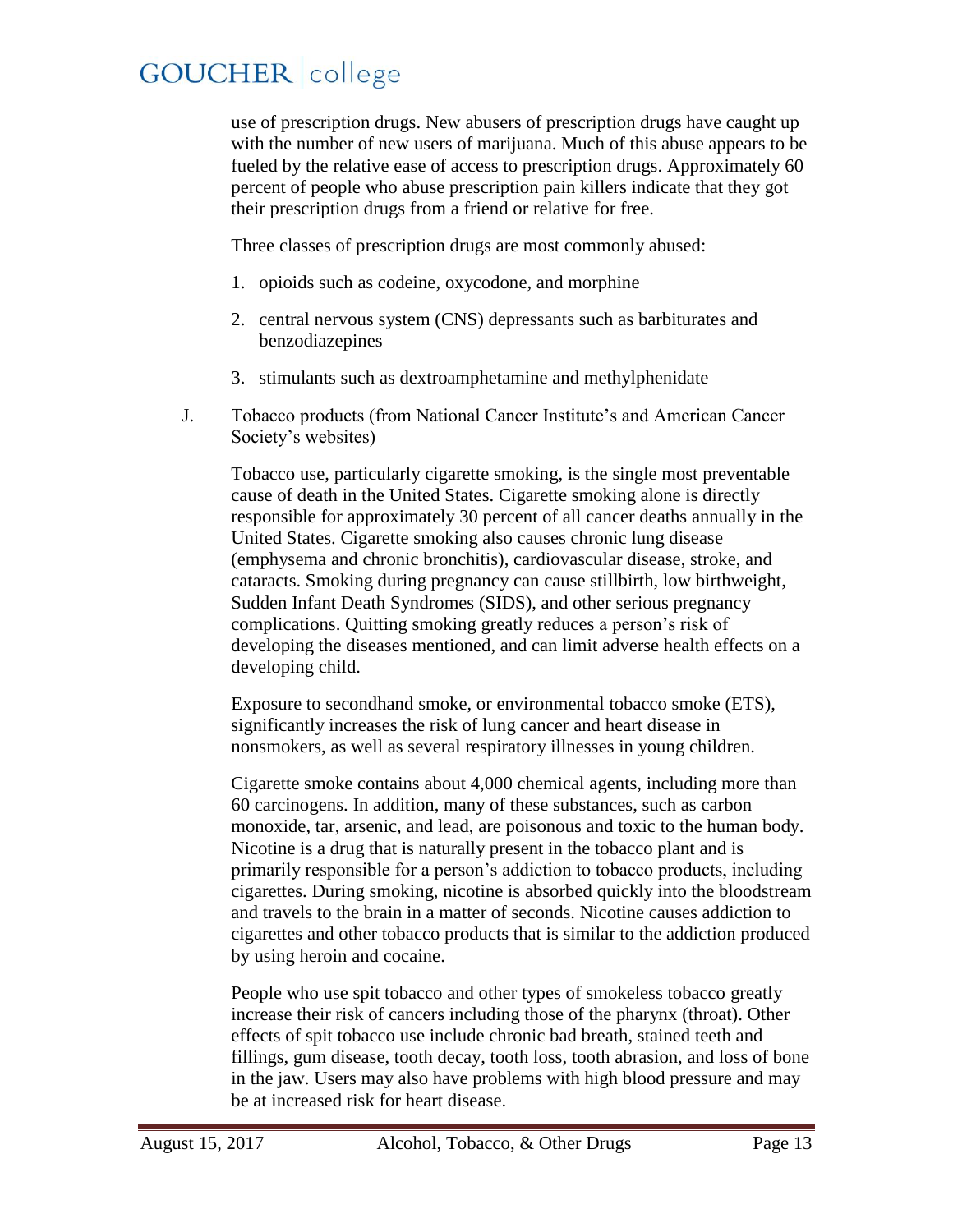#### XIV. LEGAL SANCTIONS UNDER FEDERAL, STATE AND LOCAL LAWS

Violations of local, state, and federal laws that govern the manufacture, distribution, dispensation, possession, and use of controlled substances can subject individuals to fines up to \$250,000 and jail terms of as much as 20 years.

A. State Penalties and Sanctions Relating to Alcoholic Beverages and Controlled Substances

Individuals age 21 and older who serve alcoholic beverages to individuals under the age of 21 and individuals who make misrepresentations of age to induce the sale of alcoholic beverages, are subject to fines of up to \$2,500 under Maryland state law. See Maryland Annotated Code, Criminal Law, Title 10.

Conviction by a Maryland court of driving while intoxicated or under the influence of an illegally used dangerous controlled substance will result in the automatic revocation of the guilty person's driver's license, plus a possible fine and imprisonment. In all cases, exact legal sanctions depend on the circumstances of the criminal act(s) and the substances involved. See Maryland Annotated Code, Transportation, Sections 16-205; 27-101.

A person may not drink any alcoholic beverage while on public property unless authorized by a governmental entity that has jurisdiction over the property, or the mall, adjacent parking area, or other outside area of a privately owned retail establishment, such as a shopping center, or in any parked vehicle located on any of these places, unless authorized by the owner of the establishment. Maryland Annotated Code, Article 2B, Section 19-202.

A person may not possess any open container of alcoholic beverage while on the mall, adjacent parking area, or other outside area of a privately owned retail establishment, such as a shopping center, or in any parked vehicle located on any of these places, unless authorized by the owner of the establishment. Maryland Annotated Code, Article 2B, Section 19-301.

A person may not possess or administer to another a controlled dangerous substance or manufacture, distribute, or dispense a controlled dangerous substance. Maryland Annotated Code, Criminal Law, Title 5, Subtitle 6 (See Maryland Annotated Code,

Criminal Law, Title 5, Subtitle 4, for a list of controlled dangerous substances).

Depending on the substance, an offender is subject to imprisonment up to 10 years and/or a fine up to \$100,000. Repeat offense may result in harsher penalties.

Maryland Annotated Code, Criminal Law, Title 5, Subtitle 6.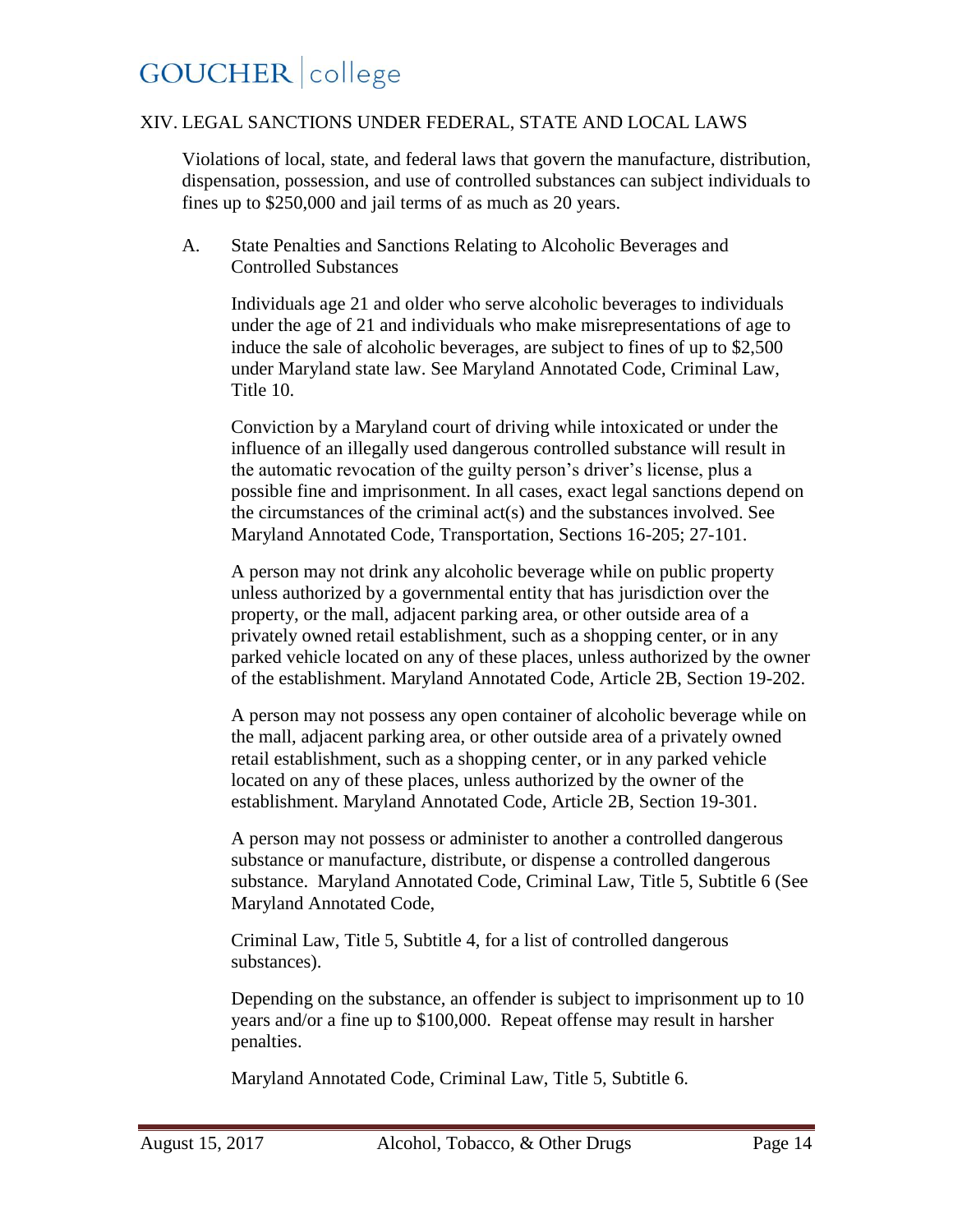- B. Federal Sanctions Relating to Illegal Possession of a Controlled Substance<sup>1</sup>
	- 1. Criminal Penalties
		- a. 1st conviction—up to 1 year prison term, \$1,000–\$100,000 fine
		- b. 2nd conviction—minimum 15 days prison term, maximum 2 years prison term, \$2,500–\$250,000 fine
		- c. 3rd + conviction—minimum 90 days prison term, maximum 3 years prison term, \$5,000–\$250,000 fine
	- 2. Separate Criminal Penalties for Crack Cocaine

Minimum five years prison term, maximum 20 years prison term, \$1,000–\$250,000 fine if:

- 1st conviction and over 5 gm possessed, or
- 2nd conviction and over 3 gm possessed, or
- $3rd$  + conviction and over 1 gm possessed
- 3. Forfeiture of Property

Vehicles, boats, aircraft, or other conveyances used to transport or conceal a controlled substance may be seized and forfeited. Any personal or real property used to possess or facilitate possession of a controlled substance may be forfeited, where the offense is punishable by more than one year minimum prison.

- 4. Civil Fine of up to \$10,000
- 5. Loss of Federal Benefits

Federal benefits such as student loans, grants, contracts, and professional and commercial licenses may be denied for up to one year for 1st offense, and up to five years for 2nd and subsequent offenses. Certain other federal licenses and benefits such as pilot licenses, public housing tenancy, etc., may be denied at the discretion of the applicable federal agency.

In addition, individuals studying and living in another country are subject to the laws of that country regulating the use of controlled substances.

C. Federal Legal Sanctions Relating to Illegal Trafficking in Controlled Substances.

See chart on next pages.

l <sup>1</sup> Penalties for distribution of controlled substances are described in part C.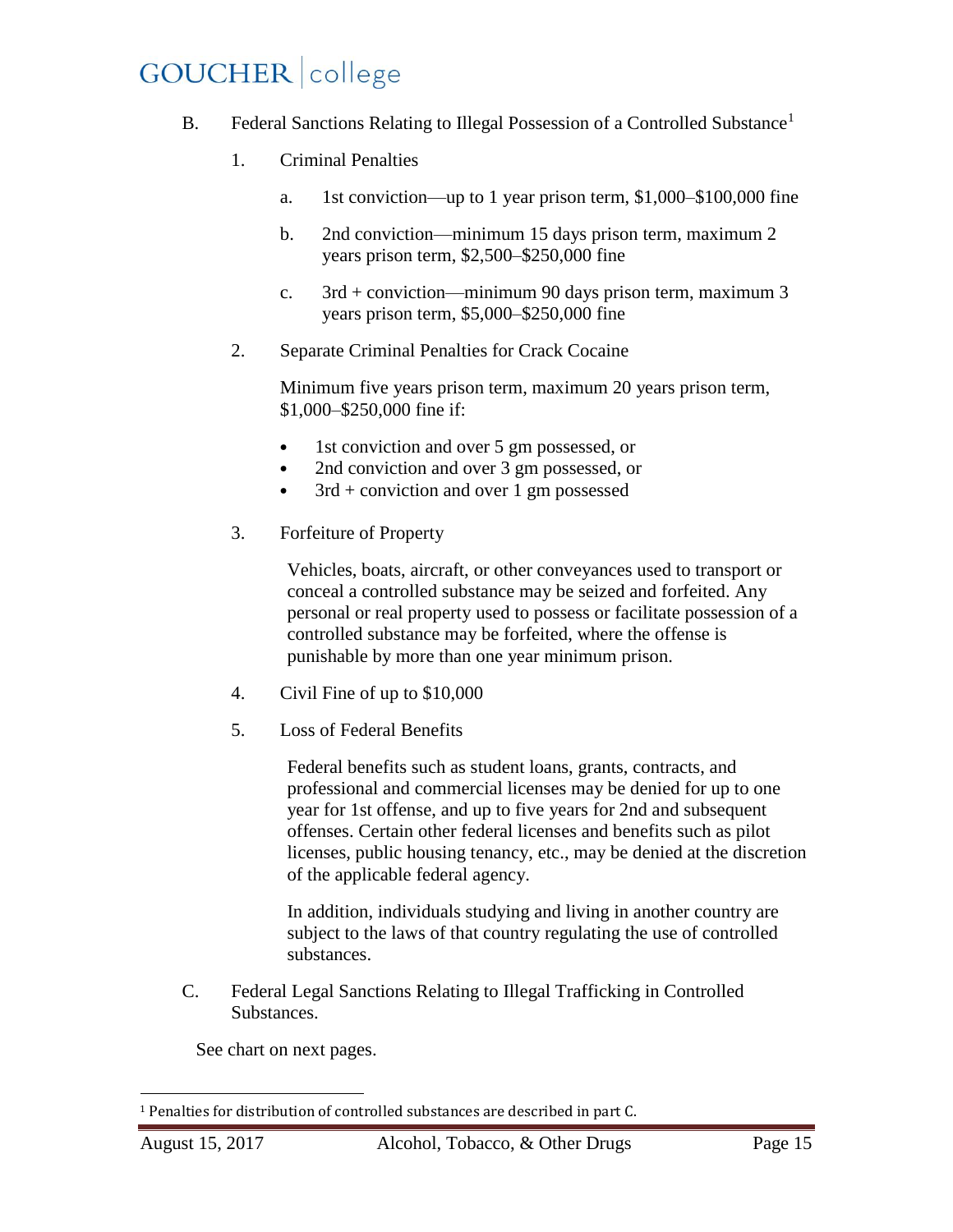| Federal Trafficking Penalties for Schedules I, II, III, IV, and V (except Marijuana) |                                                               |                                                                                                                                                                                                                               |                                                                          |                                                                                                                                                                                                                                                                   |  |
|--------------------------------------------------------------------------------------|---------------------------------------------------------------|-------------------------------------------------------------------------------------------------------------------------------------------------------------------------------------------------------------------------------|--------------------------------------------------------------------------|-------------------------------------------------------------------------------------------------------------------------------------------------------------------------------------------------------------------------------------------------------------------|--|
| <b>Schedule</b>                                                                      | <b>Substance/Quantity</b>                                     | Penalty                                                                                                                                                                                                                       | <b>Substance/Quantity</b>                                                | <b>Penalty</b>                                                                                                                                                                                                                                                    |  |
| $\mathbf{I}$                                                                         | Cocaine<br>500-4999 grams mixture                             | First Offense: Not<br>less than 5 yrs. and<br>not more than 40 yrs.<br>If death or serious<br>bodily injury, not<br>less than 20 yrs. or<br>more than life. Fine<br>of not more than \$5<br>million if an<br>individual, \$25 | Cocaine<br>5 kilograms or more mixture                                   | First Offense: Not<br>less than 10 yrs. and<br>not more than life. If<br>death or serious<br>bodily injury, not<br>less than 20 yrs. or<br>more than life. Fine<br>of not more than \$10<br>million if an<br>individual, \$50<br>million if not an<br>individual. |  |
| $\mathbf{H}$                                                                         | Cocaine Base<br>28-279 grams mixture                          |                                                                                                                                                                                                                               | Cocaine Base<br>280 grams or more mixture                                |                                                                                                                                                                                                                                                                   |  |
| IV                                                                                   | Fentanyl <sup>2</sup><br>40-399 grams mixture                 |                                                                                                                                                                                                                               | Fentanyl<br>400 grams or more mixture                                    |                                                                                                                                                                                                                                                                   |  |
| I                                                                                    | Fentanyl Analogue <sup>3</sup><br>10-99 grams mixture         |                                                                                                                                                                                                                               | Fentanyl Analogue<br>100 grams or more mixture                           |                                                                                                                                                                                                                                                                   |  |
| $\mathbf{I}$                                                                         | Heroin<br>100-999 grams mixture                               | million if not an<br>individual.                                                                                                                                                                                              | Heroin<br>1 kilogram or more mixture                                     |                                                                                                                                                                                                                                                                   |  |
| $\mathbf{I}$                                                                         | <b>LSD</b><br>1-9 grams mixture                               | <b>Second Offense:</b>                                                                                                                                                                                                        | <b>LSD</b><br>10 grams or more mixture                                   | <b>Second Offense:</b>                                                                                                                                                                                                                                            |  |
| $\mathbf{I}$                                                                         | Methamphetamine<br>5-49 grams pure or<br>50-499 grams mixture | Not less than 10 yrs.<br>and not more than<br>life. If death or                                                                                                                                                               | Methamphetamine<br>50 grams or more pure<br>or 500 grams or more mixture | Not less than 20 yrs,<br>and not more than<br>life. If death or<br>serious bodily injury,<br>life imprisonment.<br>Fine of not more<br>than \$20 million if<br>an individual, \$75<br>million if not an<br>individual.<br>2 or More Prior                         |  |
| $\rm II$                                                                             | <b>PCP</b><br>10-99 grams pure or<br>100-999 grams mixture    | serious bodily injury,<br>life imprisonment.<br>Fine of not more<br>than \$8 million if an<br>individual, \$50<br>million if not an<br>individual.                                                                            | PCP<br>100 grams or more pure<br>or 1 kilogram or more mixture           |                                                                                                                                                                                                                                                                   |  |
|                                                                                      |                                                               |                                                                                                                                                                                                                               |                                                                          | <b>Offenses:</b> Life<br>imprisonment. Fine<br>of not more than \$20<br>million if an<br>individual, \$75<br>million if not an<br>individual.                                                                                                                     |  |

Source::<http://www.justice.gov/dea/druginfo/ftp3.shtml>

 $\overline{a}$ 

 $2$  Fentanyl is a synthetic opiate analgesic similar to but more potent than morphine. In its prescription form, fentanyl is known as Actiq, Duragesic, and Sublimaze.

<sup>&</sup>lt;sup>3</sup> Fentanyl analogs are pharmacologically similar to heroin and morphine. Street names for the drug include Apache, China girl, China white, dance fever, friend, goodfella, jackpot, murder 8, TNT, as well as Tango and Cash.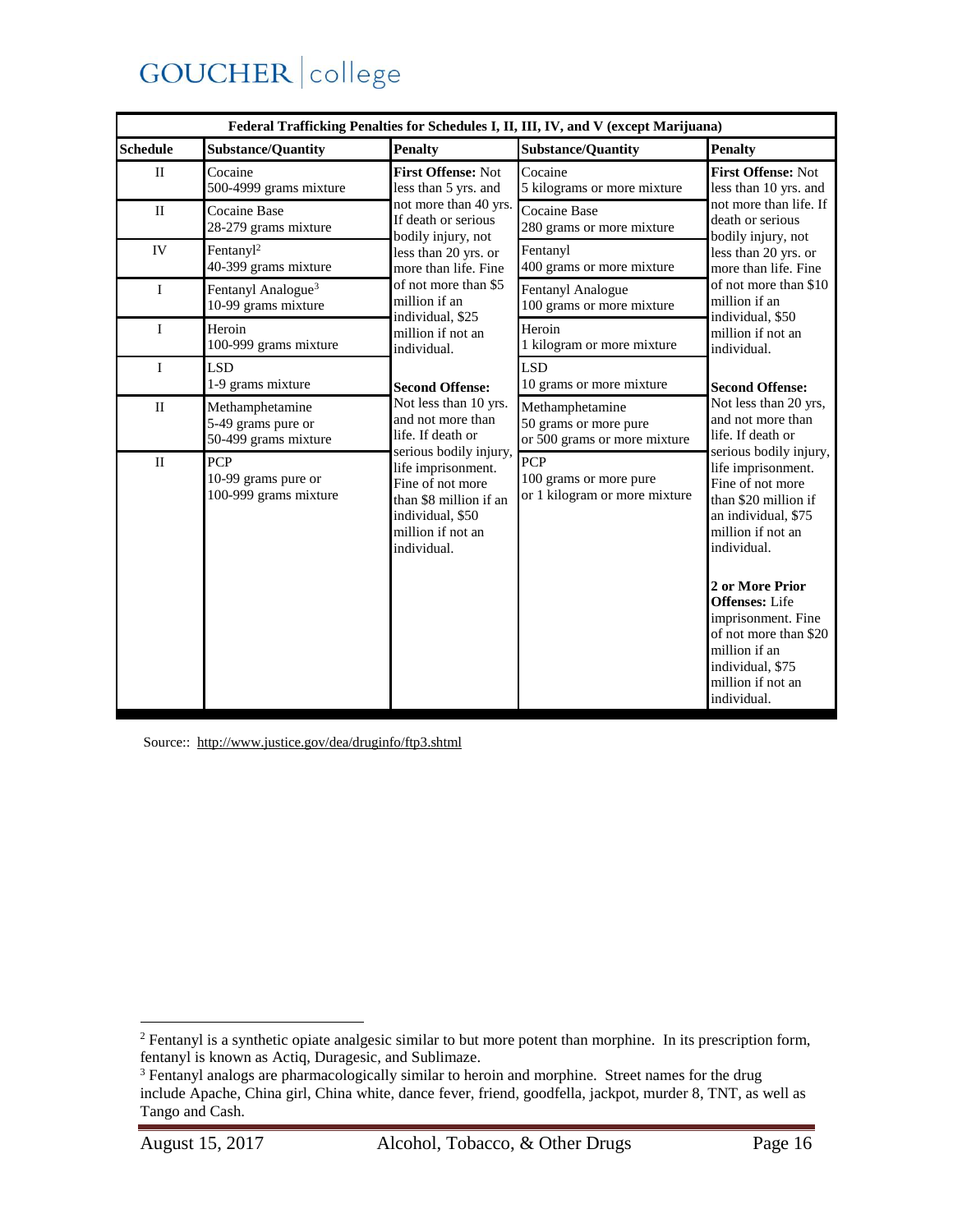| <b>Substance/Quantity</b>                                                                      | <b>Penalty</b>                                                                                                                                                                                                                                                                                                                                                                |  |
|------------------------------------------------------------------------------------------------|-------------------------------------------------------------------------------------------------------------------------------------------------------------------------------------------------------------------------------------------------------------------------------------------------------------------------------------------------------------------------------|--|
| Any Amount Of Other Schedule I & II<br><b>Substances</b>                                       | First Offense: Not more that 20 yrs. If death or serious bodily injury, not less<br>than 20 yrs. or more than Life. Fine \$1 million if an individual, \$5 million if<br>not an individual.<br><b>Second Offense:</b> Not more than 30 yrs. If death or serious bodily injury, life<br>imprisonment. Fine \$2 million if an individual, \$10 million if not an<br>individual. |  |
| Any Drug Product Containing Gamma<br>Hydroxybutyric Acid <sup>4</sup>                          |                                                                                                                                                                                                                                                                                                                                                                               |  |
| Flunitrazepam <sup>5</sup> (Schedule IV)<br>1 Gram                                             |                                                                                                                                                                                                                                                                                                                                                                               |  |
| Any Amount Of Other Schedule III Drugs                                                         | <b>First Offense:</b> Not more than 10 yrs. If death or serious bodily injury, not<br>more that 15 yrs. Fine not more than \$500,000 if an individual, \$2.5 million if<br>not an individual.                                                                                                                                                                                 |  |
|                                                                                                | <b>Second Offense:</b> Not more than 20 yrs. If death or serious injury, not more<br>than 30 yrs. Fine not more than \$1 million if an individual, \$5 million if not<br>an individual.                                                                                                                                                                                       |  |
| Any Amount Of All Other Schedule IV Drugs<br>(other than one gram or more of<br>Flunitrazepam) | <b>First Offense:</b> Not more than 5 yrs. Fine not more than \$250,000 if an<br>individual, \$1 million if not an individual.                                                                                                                                                                                                                                                |  |
|                                                                                                | Second Offense: Not more than 10 yrs. Fine not more than \$500,000 if an<br>individual, \$2 million if other than an individual.                                                                                                                                                                                                                                              |  |
| Any Amount Of All Schedule V Drugs                                                             | <b>First Offense:</b> Not more than 1 yr. Fine not more than \$100,000 if an<br>individual, \$250,000 if not an individual.                                                                                                                                                                                                                                                   |  |
|                                                                                                | <b>Second Offense:</b> Not more than 4 yrs. Fine not more than \$200,000 if an<br>individual, \$500,000 if not an individual.                                                                                                                                                                                                                                                 |  |

 $\overline{a}$ 

<sup>4</sup> Gamma Hydroxybutyric Acid has street names of Liquid Ecstasy, Scoop, Easy Lay, Georgia Home Boy, Grievous Bodily Harm, Liquid X, and Goop. It is associated with sexual assaults.

 $<sup>5</sup>$  Flunitrazepam is also known as Rohypnol. Street names include R-2, Mexican Valium, rophies, roofies,</sup> and circles. It is associated with sexual assaults.